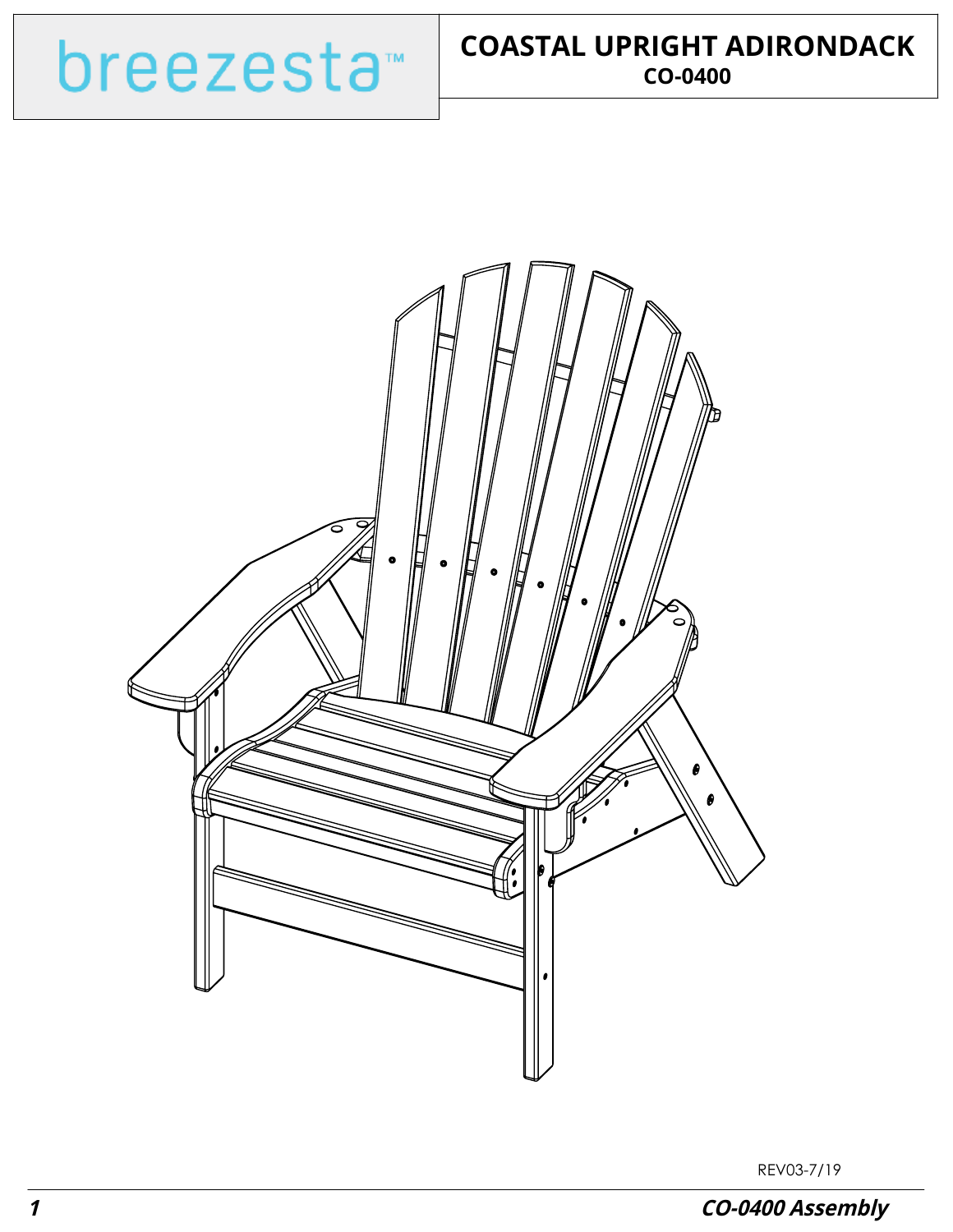

| <b>PARTS</b> |                            |                 |                |  |
|--------------|----------------------------|-----------------|----------------|--|
| <b>PART</b>  | <b>DESCRIPTION</b>         | <b>PART NO.</b> |                |  |
| Α            | <b>FRONT LEFT LEG</b>      | PRT-00138       |                |  |
| B            | <b>FRONT RIGHT LEG</b>     | PRT-00139       |                |  |
|              | <b>REAR LEG</b>            | PRT-00140       | $\overline{2}$ |  |
|              | <b>UNDER ARM SUPPORT</b>   | PRT-00124       | $\mathcal{P}$  |  |
| E            | <b>SEAT ASSEMBLY</b>       | SA-00059        |                |  |
|              | <b>LEFT ARM ASSEMBLY</b>   | SA-00057        |                |  |
| G            | RIGHT ARM ASSEMBLY         | SA-00058        |                |  |
| Н            | <b>ADIRONDACK SPREADER</b> | SS-22.187       |                |  |
|              | <b>BACK ASSEMBLY</b>       | SA-00048        |                |  |



|             | <b>HARDWARE</b>               |                 |  |
|-------------|-------------------------------|-----------------|--|
| <b>PART</b> | <b>DESCRIPTION</b>            | <b>PART NO.</b> |  |
| a           | #8 X 1-1/2" TORX SCREW        | H-0000-S815     |  |
| b           | #8 X 2" TORX SCREW            | H-0000-S82      |  |
|             | 5/16" X 1-1/2" CHAIR BOLT     | H-0000-CB51615  |  |
|             | <b>DOUBLE SCREW</b>           | H-0000-DS       |  |
| e           | <b>T20 &amp; T25 TORX BIT</b> | H-0000-CTD      |  |

## **Suggested Tools: Drill, Plastic Mallet**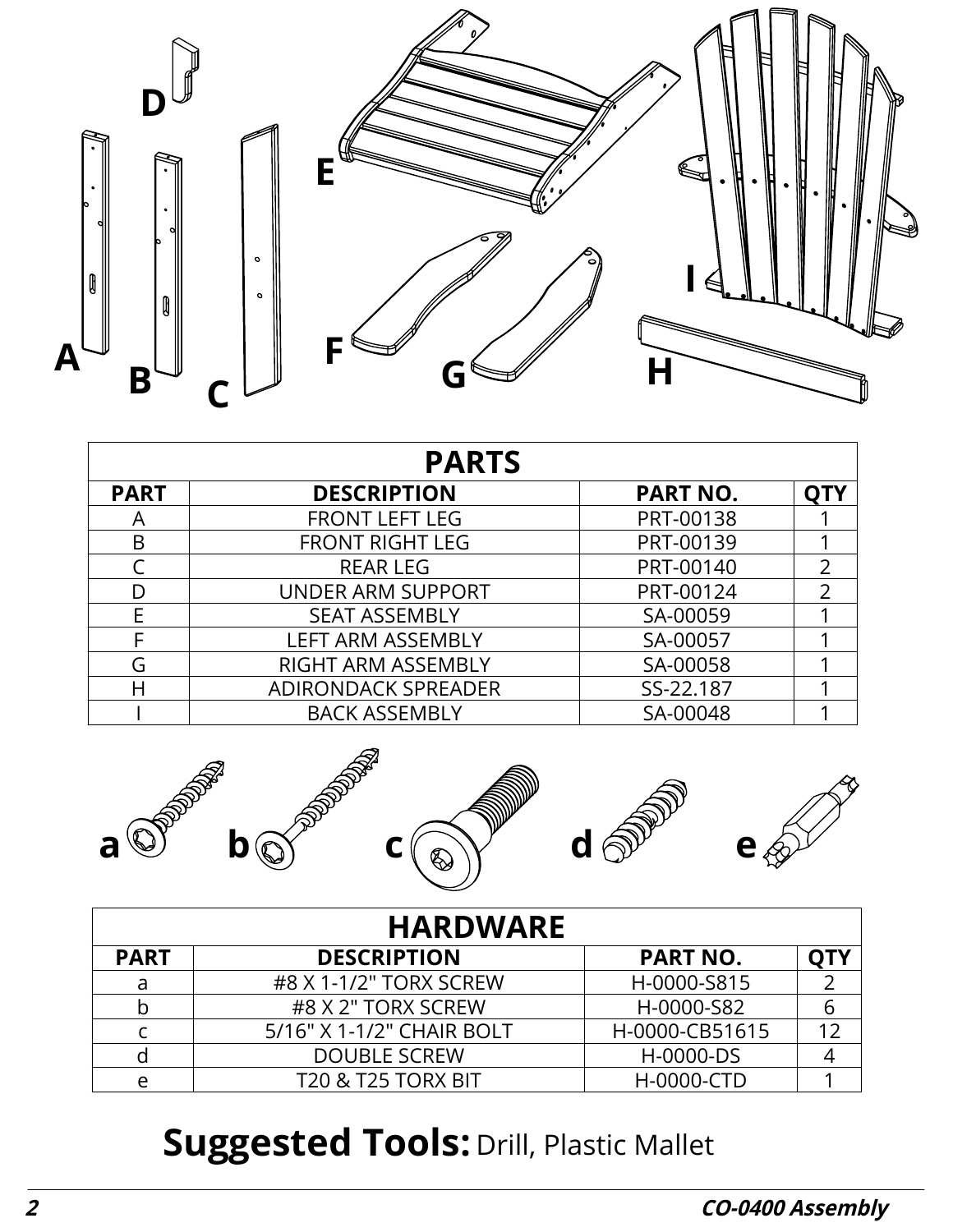## **Please read entire instructions before beginning**

**1.** Attach Part C to Part F by inserting Hardware d into the pre-drilled holes and rotating Part C clockwise, stopping when the assembly is tight





**3.** Place Part D into the pre-cut slot and attach it using Hardware b

**4.** Repeat Steps 1-2 for Parts B, C, G & D